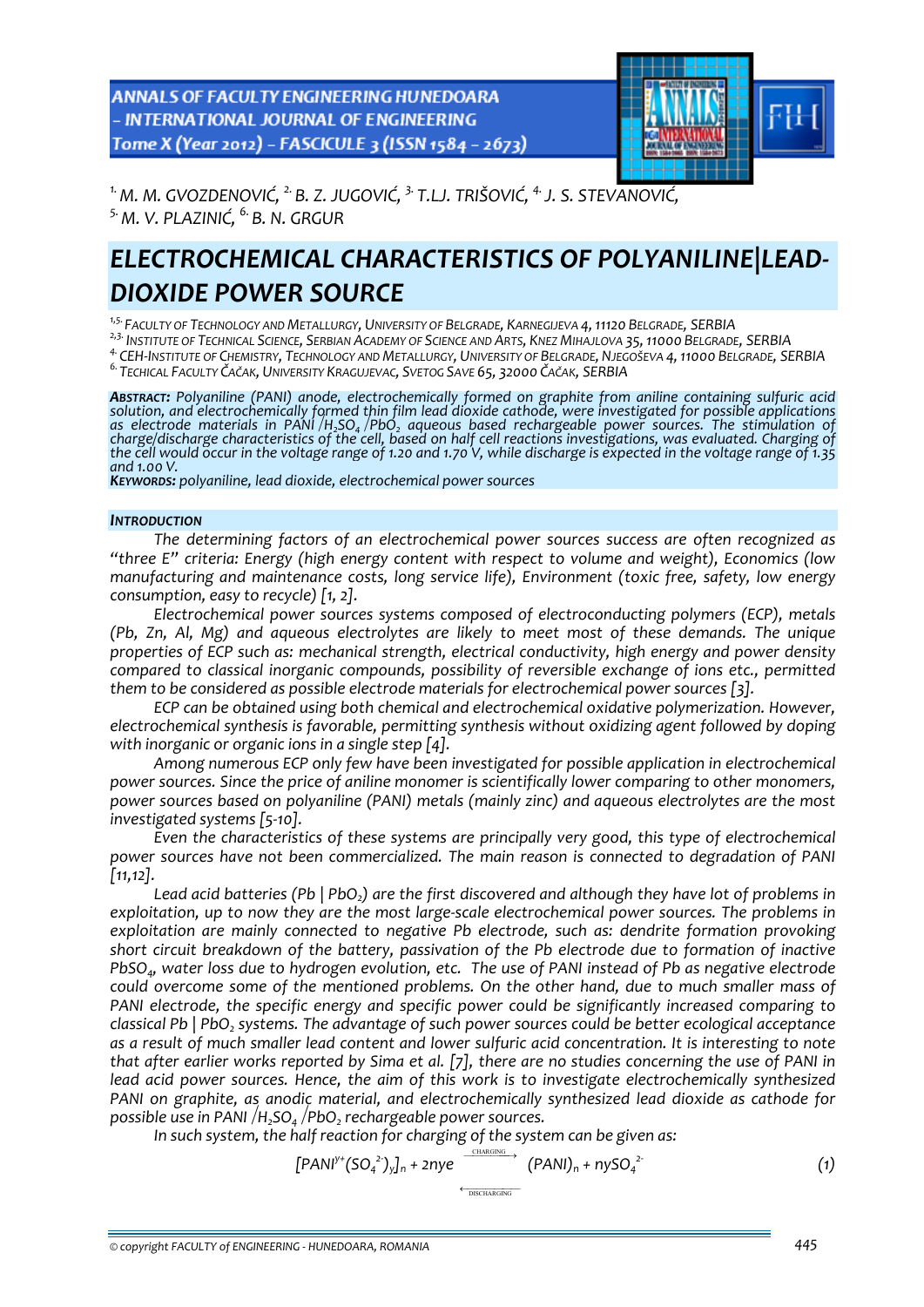$$
PbSO_4 + 2H_2O \xrightarrow{\text{CHARGING} \atop \text{CDSCHARGING}} PbO_2 + SO_4^{2^+} + 4H^+ + 2e \tag{2}
$$

*where y refers to doping degree (ratio between the number of charges in the polymer and the number of monomer units). Is important to note that in fully charged PANI*⏐*H2SO4*⏐*PbO2 rechargeable power source PANI is in its dedoped form.*

#### *EXPERIMENTAL*

*PANI electrode was formed by anodic polymerization from aqueous solution of 1.1 mol dm‐<sup>3</sup> H2SO4* and 0.2 mol dm<sup>3</sup> aniline at constant current density of 2.5 mA cm<sup>2</sup> on graphite (S = 0.64 cm<sup>2</sup>). Prior to *use, aniline (p.a. Aldrich) was distilled in argon atmosphere. Cylindrically shaped graphite electrode was first mechanically polished with fine emery papers (2/0, 3/0 and 4/0) and then with polishing alumina (1*μ*m Banner Scientific Ltd.) on polishing cloths (Buehler Ltd.). After mechanical polishing, the traces of the polishing alumina were removed from the electrode surface in ethanol using ultrasonic bath during* 5 min. After polymerization, PANI electrode was dedoped with current density of 1.25 mA cm<sup>2</sup>, washed with distilled water and then investigated in 1.1 mol dm<sup>3</sup>  $H_2SO_4$ . The lead dioxide electrode (PbO<sub>2</sub>) was *prepared from pure 99.95 % lead, according to established Planté formation procedure described by Peterson et al [13,14].*

*All experiments were carried out in three compartment electrochemical cells at ambient temperature (220 C). Saturated electrode (SCE) served as reference, while platinum foil (S = 2 cm<sup>2</sup> ) was used as counter electrode. The measurements were carried out using PAR 273A potentiostat/galvanostat interfaced to PC.*

### *RESULTS AND DISCUSSION. CHARACTERIZATION OF PANI ELECTRODE*

*In Fig. 1 charge/discharge (doping/dedoping) curves of the PANI electrode for different current densities of: 0.50 – 1.25 mA cm‐<sup>2</sup> and anodic potential limit of 0.32 V in 1.1 mol dm‐<sup>3</sup> H2SO4 are shown. Anodic potential limit was chosen bearing in mind that at potentials higher than 0.35 V degradation of PANI is expected [11,12].* 

*Charging of the electrode started at potential of* <sup>∼</sup> *0.05V while discharging occurred in the potential range between 0.3 and – 0.3 V. Charging capacity, as seen in insert of Fig. 1., is independent on current density, while discharging capacity decreases with increasing current density. For current densities below 1.25 mA cm‐<sup>2</sup> , columbic efficiency is higher than 100 %. This observation could be connected to possibilities of hydrogen evolution and protonization of emeraldine form of PANI at negative potentials and low current densities [11,12]. This additional charge is easily discharged at open circuit potentials and has no contribution in further charging. Since the columbic efficiency of nearly 100 % was achieved with current density of 1.25 mA cm‐<sup>2</sup> , for further investigation of cyclic characteristic of the PANI electrode this charge/ discharge current was used.* 

*Initial cycling characteristics of PANI electrode obtained with constant current density of 1.25 mA cm‐<sup>2</sup> during 15 cycles is given in Fig. 2. Since, the degradation of PANI is expected at the potentials above* <sup>∼</sup> *0.35 V, in order to investigate the influence of degradation, the cycling potential limit for charging of the electrode was extended to 0.45 V for charging and ‐0,6 V for discharging.* 

*As it can bee seen from Fig. 2. charge/discharge curves remained practically the same during fifteen cycles, with almost constant values of the electrode charging and discharging capacity, with columbic efficiency of* <sup>∼</sup> *95 %. Based on obtained results, it could be concluded that in during initial cyclization in investigated potential range degradation of PANI could be neglected, but, based on*





*Insert: Dependences of: (○)‐charge and (□)‐ discharge capacity on current density*



*Fig. 2. Cycling characteristics of PANI electrode in 1.1 mol dm‐<sup>3</sup> H2SO4 at conctant current density of 1.25 mA cm‐<sup>2</sup> . Insert: Dependences of (○)‐charge and (□)‐discharge capacity on cycle number*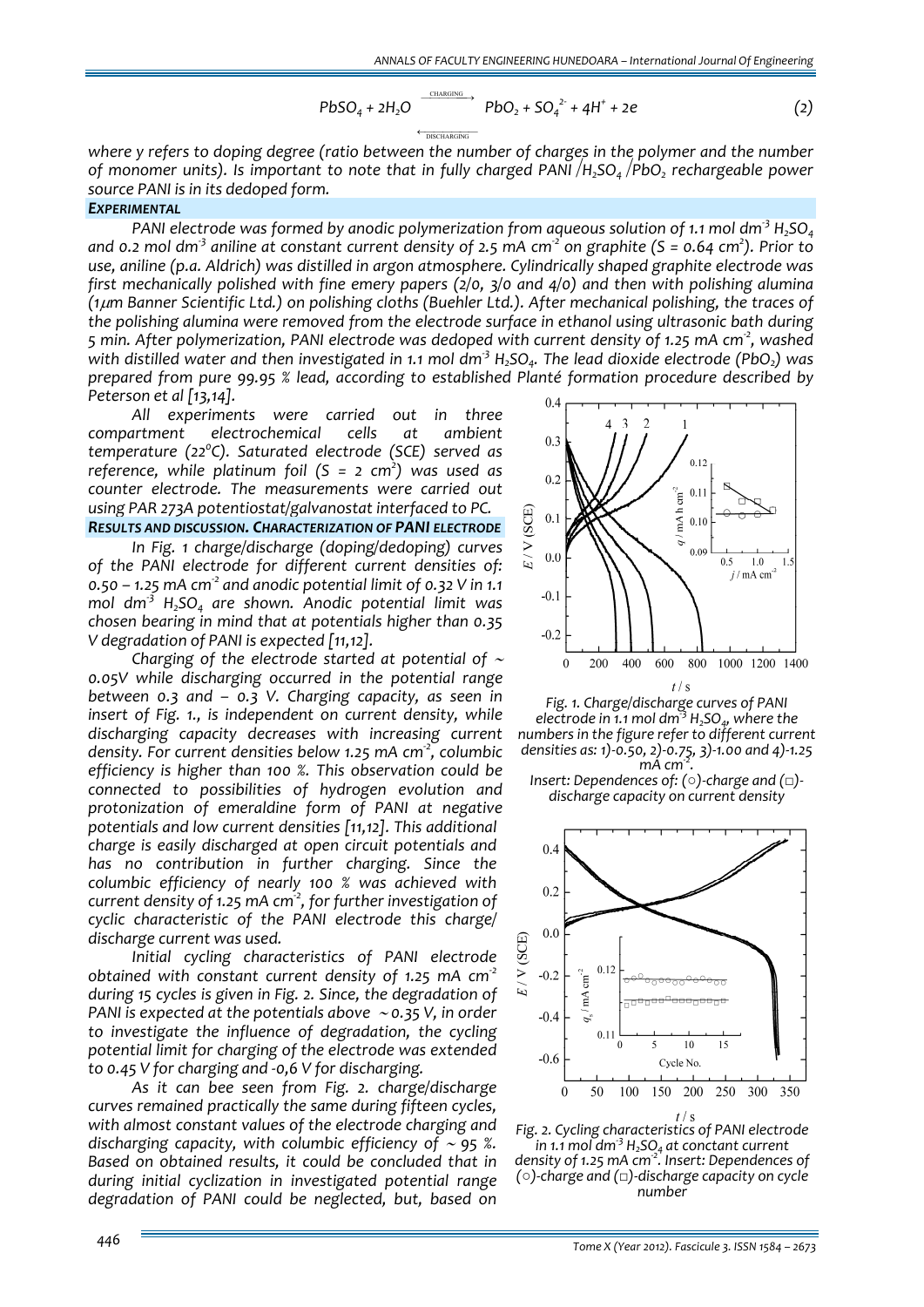literature data[11,12], it is possible to be expected to occur during prolonged cyclization, therefore it is *recommended that the optimal potential limit for charging of PANI electrode should not exceed 0.35 V.*

## *CHARACTERIZATION OF PbO<sub>2</sub> ELECTRODE*

*In order to investigate discharge characteristics of electrochemically formed PbO2 electrode [11,12], the following procedure was applied. Electrode was always charged with current density of 2 mA cm‐<sup>2</sup> during 500 s, and then discharged with current densities between 1 and 4 mA cm‐<sup>2</sup> as seen in Fig. 3. Based on discharging times, the dependences of columbic efficiency and discharge capacity on applied current density were calculated and given in insert of Fig. 3.*

*For lower current densities of 1.0 and 2.0 mA cm‐<sup>2</sup> columbic efficiency is* <sup>∼</sup> *85 %, while current efficiency and discharge capacity decrease for higher current densities, probably as a result of diffusion limitations. Thus, for further investigation discharge current of 2 mA cm‐<sup>2</sup> was used.*

*In order to investigate initial cyclic characteristic, PbO2 electrode was submitted to fifteen charge/discharge cycles in 1.1 mol dm‐<sup>3</sup> H2SO4 with current density of 2.0 mA cm‐<sup>2</sup> and results are presented in Fig. 4.*

*As it can been seen from Fig. 4, during fifteen cycles charge/discharge capacity has practically constant values, with constant columbic efficiency of* <sup>∼</sup> *85 %. These findings suggest that electrochemically formed PbO2 electrode accomplishes demands for potential application in PANI*⏐*H2SO4*⏐*PbO2 electrochemical power sources.*

### *SIMULATION OF PANI/H2SO4/PbO2 POWER SOURCE CHARACTERISTICS*

*Based on charge /discharge characteristics of PANI and PbO2 electrodes necessary data for estimation of the possible characteristics of PANI|PbO2 power source are given in Fig.5.*



*Fig. 5. Charge/discharge curves used for estimation of the possible characteristics of PANI|PbO2 rechargeable power source*

*The possible voltage characteristics of PANI*⏐*H2SO4*⏐*PbO2 rechargeable power source system were done for anodic current density of 1 mA cm‐<sup>2</sup> (PANI electrode) and cathodic current density*



*Fig.3.* Discharge characteristics of PbO<sub>2</sub> electrode *in* 1.1 mol  $dm^3$   $H_2SO_4$ , where the numbers in the *figure refer to different current densities as:1)‐1.0,*

*2)‐2.0, 3)‐3.0 and 4)‐4.0 mA cm‐<sup>2</sup> . Insert: Dependences of columbic efficiency and discharge capacity on discharge current density.*



*Fig.4.* Cycling *characteristics* of *PbO<sub>2</sub> electrode in 1.1 mol dm‐<sup>3</sup> H2SO4 at constant current density of 2.0 mA cm‐<sup>2</sup>*



*Fig.6.* Possible voltage characteristics of PANI|PbO<sub>2</sub> *rechargeable power source*